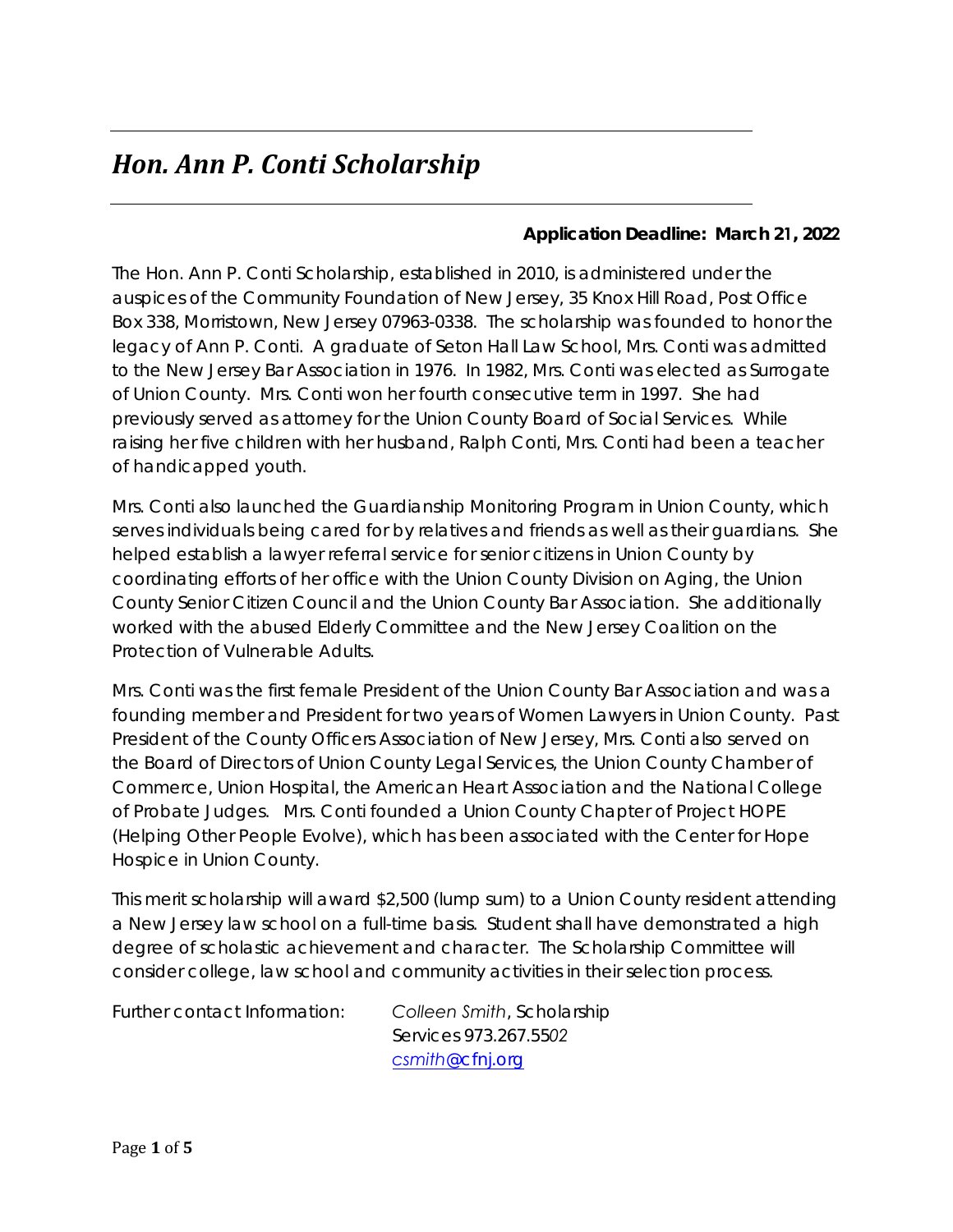### *Hon. Ann P. Conti Scholarship Application*

#### *Application Deadline: March 21, 2022 Award: \$2,500 (Lump Sum)*

Completed applications will be considered only from full time students who are Union County residents attending a New Jersey law school who have demonstrated a high degree of scholastic achievement and character. The Scholarship Committee will consider college, law school and community activities in their selection process. Attach additional sheets if necessary.

|                                                                                                                                                                                                                                | First | Middle                                                         | Last                                                                                                                 |  |
|--------------------------------------------------------------------------------------------------------------------------------------------------------------------------------------------------------------------------------|-------|----------------------------------------------------------------|----------------------------------------------------------------------------------------------------------------------|--|
| Home Address:                                                                                                                                                                                                                  |       |                                                                |                                                                                                                      |  |
|                                                                                                                                                                                                                                |       | <u> 1989 - Andrea Barbara, Amerikaansk politiker (d. 1989)</u> |                                                                                                                      |  |
|                                                                                                                                                                                                                                |       |                                                                |                                                                                                                      |  |
| If less than 3 years, give previous address:                                                                                                                                                                                   |       |                                                                | <u> 1989 - Johann Stein, mars an deutscher Stein und der Stein und der Stein und der Stein und der Stein und der</u> |  |
|                                                                                                                                                                                                                                |       |                                                                |                                                                                                                      |  |
|                                                                                                                                                                                                                                |       |                                                                |                                                                                                                      |  |
|                                                                                                                                                                                                                                |       |                                                                |                                                                                                                      |  |
|                                                                                                                                                                                                                                |       |                                                                |                                                                                                                      |  |
| Citizenship: 2000 Citizenship: 2000 Citizenship: 2000 Citizenship: 2000 Citizenship: 2000 Citizenship: 2000 Citizenship: 2000 Citizenship: 2000 Citizenship: 2000 Citizenship: 2000 Citizenship: 2000 Citizenship: 2000 Citize |       |                                                                |                                                                                                                      |  |
|                                                                                                                                                                                                                                |       |                                                                |                                                                                                                      |  |
|                                                                                                                                                                                                                                |       |                                                                |                                                                                                                      |  |
|                                                                                                                                                                                                                                |       |                                                                |                                                                                                                      |  |
|                                                                                                                                                                                                                                |       |                                                                |                                                                                                                      |  |
| Anticipated Graduation:                                                                                                                                                                                                        |       |                                                                |                                                                                                                      |  |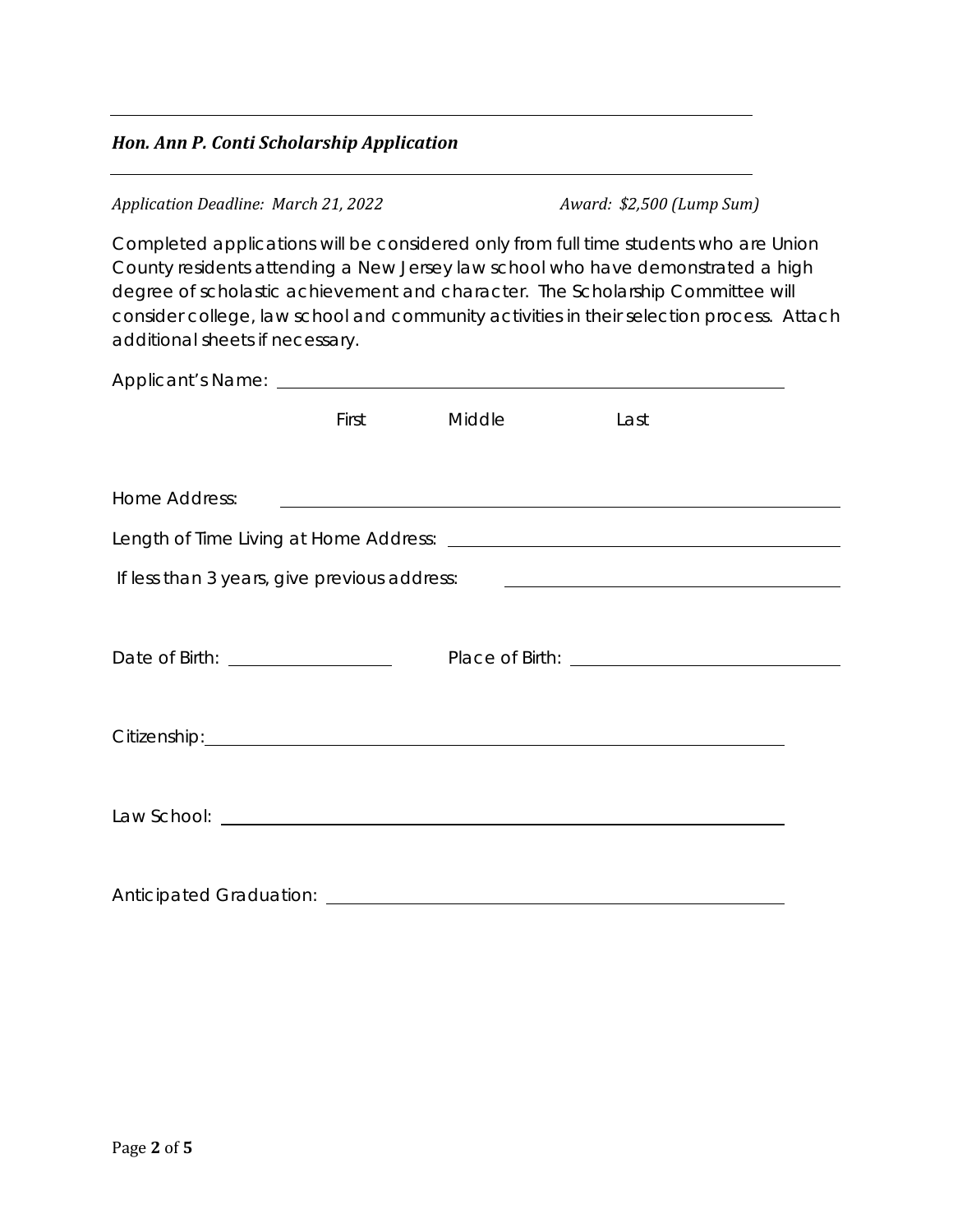List all colleges and graduate schools attended, dates of attendance, and degrees awarded:

| <b>College or Graduate</b><br>School | <b>Dates of Attendance</b> | Degree Awarded |
|--------------------------------------|----------------------------|----------------|
|                                      |                            |                |
|                                      |                            |                |
|                                      |                            |                |
|                                      |                            |                |
|                                      |                            |                |

List college, law school and community activities. Include positions and offices held if any:

| College/Law School or<br><b>Community Activity</b> | <b>Positions/Offices Held</b> | Dates of Service |
|----------------------------------------------------|-------------------------------|------------------|
|                                                    |                               |                  |
|                                                    |                               |                  |
|                                                    |                               |                  |
|                                                    |                               |                  |
|                                                    |                               |                  |
|                                                    |                               |                  |
|                                                    |                               |                  |
|                                                    |                               |                  |
|                                                    |                               |                  |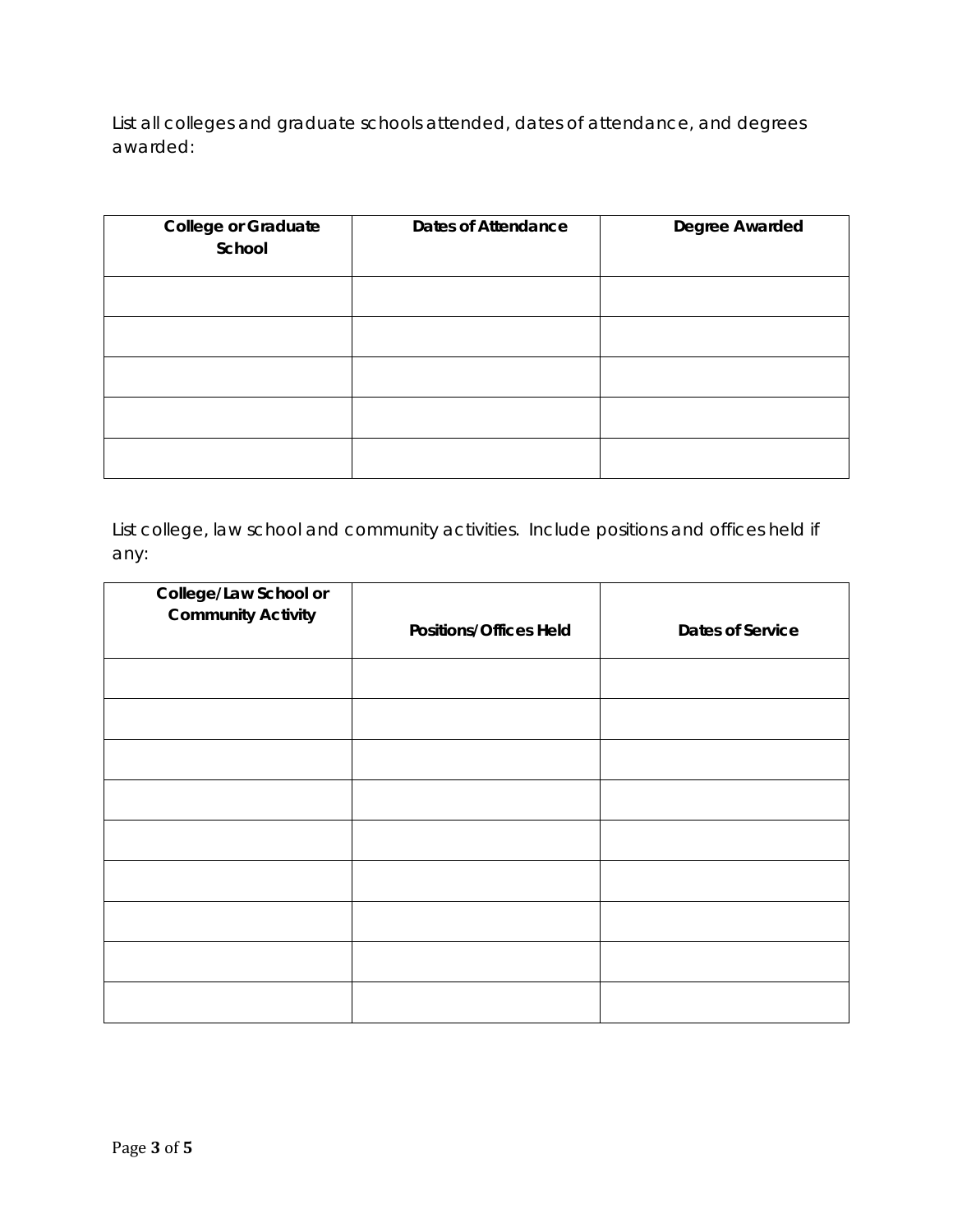List any honors or awards received, including honor societies:

Tell us in two pages or less (double spaced) why you would like to be considered for the Hon. Ann P. Conti Scholarship Fund (please attach statement).

#### **\*\*\*\*NO STAPLES\*\*\*\***

*I* understand the award made by the Community Foundation of New Jersey Hon. Ann P. Conti Scholarship *Fund is not a loan. Nevertheless, if an award is made to me and I am able to contribute to the Scholarship Fund in the future, in order that others may also share in similar benefits, I will consider doing so.* 

*In consideration of the facts set forth in this application, I respectfully petition that a scholarship be awarded to me for the academic year 2022-2023. I solemnly affirm that the information given in this application is true and correct.*

Applicant's Signature

Date experience and the contract of the contract of the contract of the contract of the contract of the contract of the contract of the contract of the contract of the contract of the contract of the contract of the contra